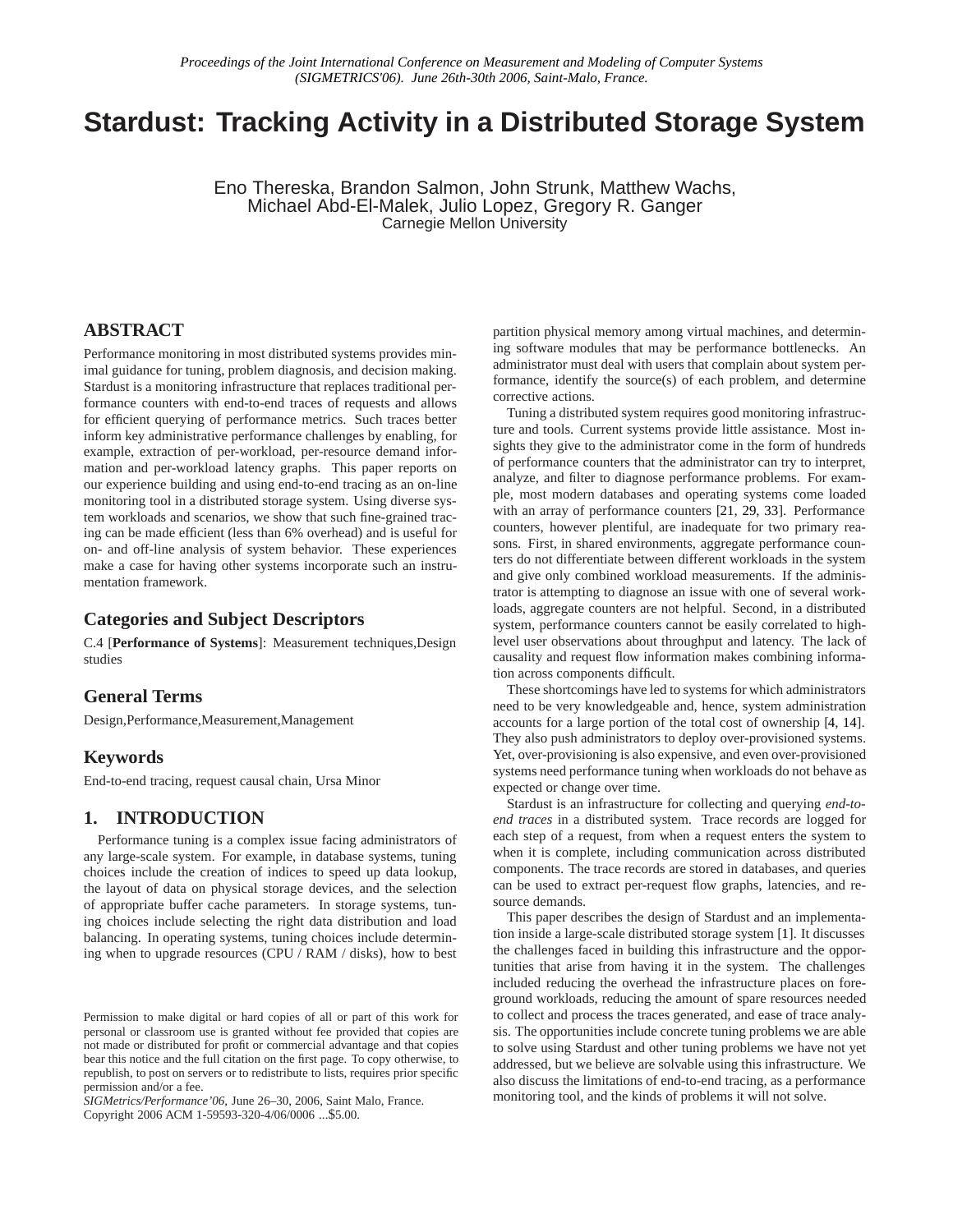# **2. BACKGROUND AND RELATED WORK**

Performance monitoring is important throughout a system's lifetime. In the initial system implementation stages, it helps developers understand inefficiencies in the design or implementation that result in poor performance. In the system deployment stages, it helps administrators identify bottlenecks in the system, predict future bottlenecks, determine useful upgrades, and plan for growth. When users complain, administrators can use the observations from periods of poor performance to help understand the source of the problem. Observations from real systems even drive research into building better system models and capacity planning techniques (much related work collected in [24, 26]). This section further motivates our work and surveys the traditional and state-of-the-art approaches in performance monitoring.

# **2.1 Three "simple" administrator questions**

We use three concrete scenarios to focus the discussion in this section.

**More RAM or faster disks?**: When money is available to upgrade hardware, administrators must decide how to spend their limited budget. "Should I buy more RAM (for caching) or faster disks?" is a simple example choice and even it is not straightforward to answer. The value of increased cache space is access pattern dependent and, worse, workload mixing can muddy the picture of what limits any given application's performance. When using performance counters, in particular, it is unclear which counters should be consulted to answer this question. In the systems we have observed, none of the performance counters are adequate. For example, consider the counter that keeps track of buffer cache hits and misses. Even if that counter indicates that client A's workload never hits in the cache, it does not mean that adding more RAM for the cache would not help—a workload, for example, that scans a 500 MB object repeatedly, but has been allocated only 499 MB of RAM space (and thus never hits in buffer cache with an LRU replacement policy), would benefit greatly from a 1 MB increase in RAM space. The workload would then see a 100% hit rate. Similarly, consider a counter that keeps track of the average disk queue size. A large value does not necessarily mean that faster disks would be better than more RAM.

Decisions are even more difficult for a shared infrastructure supporting multiple clients. For example, one client may benefit most from a RAM upgrade while another would benefit more from faster disks. Aggregate counters show overall averages, rather than perworkload information, so this information will be hidden. If one client is more important than the other, going with an average-case choice is not appropriate. Interactions among workloads can also create situations where changing the amount of buffer cache for one causes a ripple effect on the performance of the others (e.g., the sequence of disk accesses changes). For example, we have seen cases where improving the cache hit rate for one client also provides a bigger than expected efficiency boost for another by reducing disklevel interference [42].

**Where does time go?**: When a particular set of requests are slower than expected, an administrator often needs to know why (and then implement a fix). "Where are requests from client A spending most of their time in the system?" is an example administrator question. This question is representative of situations in distributed environments with multiple processing components (e.g., a request passing through a web server which checks a database which retrieves data from a storage system). The administrator may want to know which component accounts for which fraction of the average request's latency. Answering this question requires creating a request's latency graph as the request moves from component to component in the distributed system. Aggregate counters do not help with this. One needs to know how the request moved through the system and how long it spent at each component.

**Why is the client complaining?**: When users complain about their performance, administrators must figure out what happened, differentiate between transient problems (which can often be ignored) and recurring ones (which should be fixed), and decide what to do. "Why was the application's performance unacceptable at 2pm?" is an example starting point. At a minimum, the system will need to retain performance observations for a period of time so that the administrator can go back and check. But, looking at performance counters, like CPU load, disk I/O rate, buffer cache hits and misses will rarely be sufficient for root-cause analysis for the reasons explained above. As well, the administrator may need to know the specific sequence of requests that led to the poor performance the client experienced and how those requests moved through the distributed system.

#### **2.2 Traditional performance measurement**

Traditional performance monitoring consists of pre-defined counters, such as "number of requests completed" and "average queue length". In practice, performance instrumentation is found mainly in single-node systems [9, 21, 27, 29, 33]. There are some monitoring infrastructures designed for distributed systems [5, 25], but they focus on aggregate resource consumption statistics rather than per-client or per-request information. Such aggregate performance monitors provide little assistance with problems like those discussed in Section 2.1.

Although they are useful as a method to visualize overall system performance and component utilizations, performance counters have two primary shortcomings when deeper analysis is needed. First, in an infrastructure shared among multiple clients, performance counters cannot differentiate among their different workloads. They provide only aggregate values that do not help an administrator understand individual workload behavior and demands. For example, in a system with an I/O-bound workload from a highpaying customer and several CPU-bound background workloads, an administrator cannot easily quantify the effect of a hypothetical resource upgrade (e.g., a faster CPU) on the high-paying customer. Counters may indicate that the CPU is a bottleneck, as it indeed may be for the combined workload, but upgrading the CPU may have no effect on the I/O-bound workload.

Second, performance counters cannot be easily correlated to highlevel user observations about throughput and latency in a distributed system. In a busy web server with a backend database, is the high CPU utilization at the web server, the high I/O rate at the database server, both, or none of them, responsible for the high latency clients are noticing? Performance counters act like symptom sensors, without enabling root-cause analysis of the problem.

Detailed process accounting systems can address some of the shortcomings of performance counters. For example, Bouhana [8] describes an accounting system that keeps per-user, per-resource demands in order to later bill the user appropriately. Existing accounting systems, however, are limited to centralized systems and simple batch processing systems. In most distributed systems, where request processing may involve applications running on several machines, existing approaches do not work. Among other things, Stardust can be used as an accounting system for distributed systems.

System logs are often used to capture basic workload or utilization information. The Windows operating system, for example, offers the ability to log performance counters and request/reply calls for later analysis [27, 29]. The most common use of such logging is retaining a history of HTTP calls or SQL database queries. Such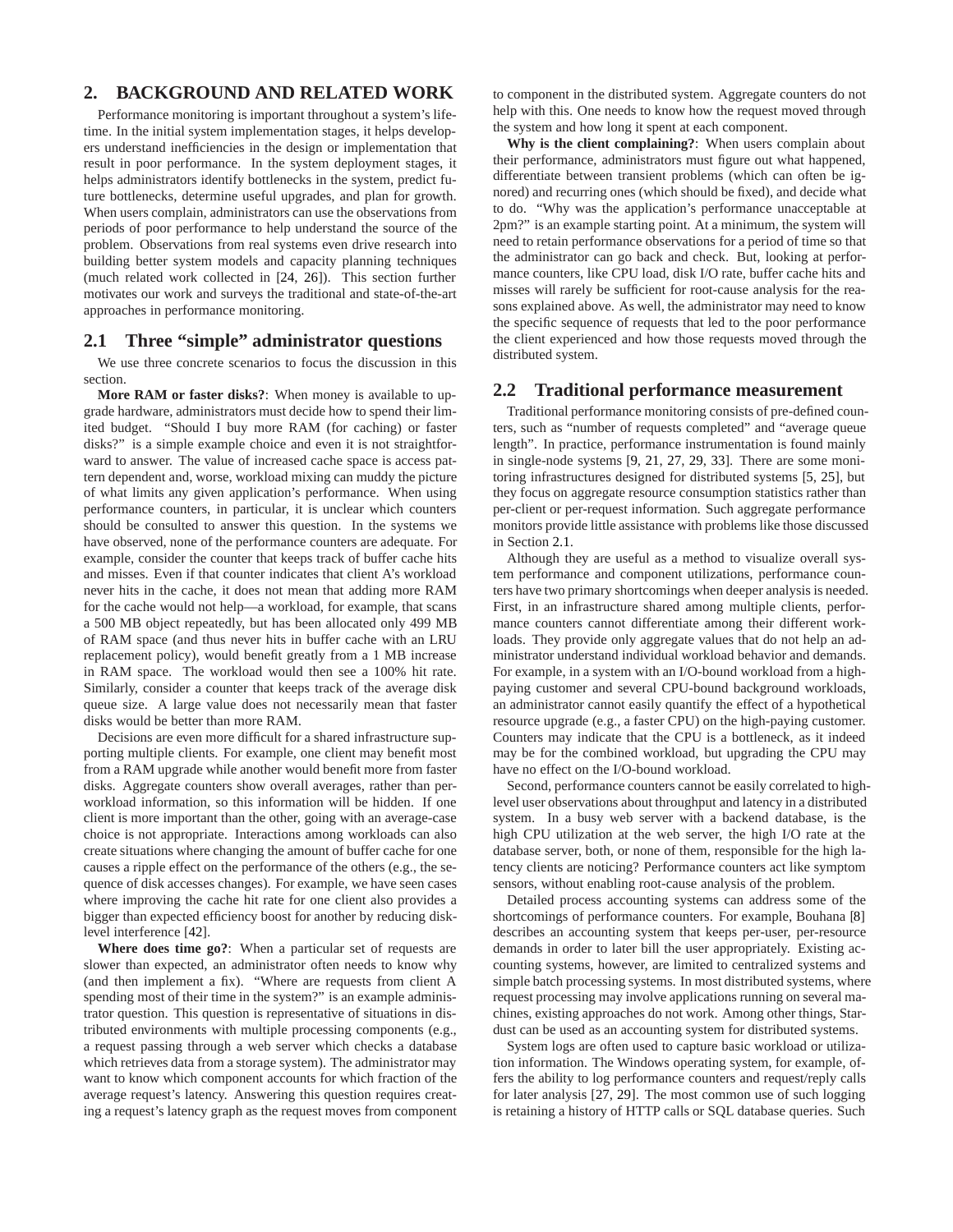

**Figure 1: The instrumentation framework depends on the system under consideration.** Black-box systems are made of components that work together through well-defined interfaces but are closed-source. Instrumented middleware systems consist of the black box components running on top of a well-known middleware that provides resource multiplexing, management and accounting. Clear-box systems are a term we use for systems whose internals are completely known, either because the system is being built from the start or because its source code is available. Such systems offer the opportunity to have the necessary instrumentation built-in from the start.

logging is useful for workload analysis and even trace-based simulation but, as commonly configured, provides little help with performance analysis. Such logs are usually coarse-grained, and there are no integrated tools that allow the administrator to correlate log entries with system performance information. Stardust builds on fine-grained logging/tracing of activity across a distributed system, enabling both traditional information extraction and detailed performance analysis.

### **2.3 Recent work**

Researchers are now exploring the use of *end-to-end tracing* of requests in a distributed system to better inform diagnosis and tuning questions. End-to-end tracing refers to collection, storage, and correlation of activity records that are generated by a single request from the moment it enters the first node in the distributed system until it leaves the system. Research in this area has focused on three system types (illustrated in Figure 1): black-box, middlewarebased, and clear-box systems.

Black-box systems are constructed of components that work together through well-defined interfaces but are closed-source. Although only high-level information can be determined in such an environment, researchers are developing approaches to determine causal paths of requests and the relationship between individual component performance and overall performance. For example, Aguilera et al. [2] have shown that coarse-grained end-to-end traces can be extracted via passive network monitoring without requiring any legacy application changes. Further, they showed that such tracing is sufficient to identify black-box components that are bottlenecks and guide an administrator's focus to them. Cohen et al. [11] explore the efficacy of statistical correlating the values of per-black-box performance counters with high-level user observations, such as throughput or latency, to identify relationships that can guide diagnosis. These approaches improve on traditional approaches and can work when otherwise uninstrumented third-party applications are utilized.

Instrumented middleware systems are often deployed as a set of black box components running on top of middleware, such as J2EE or .NET, that provides resource multiplexing and management [28, 30]. Systems such as Pinpoint [10] tag requests as they flow through the J2EE middleware and correlate middleware measurements with application-level throughput and latency. Xaffire [44] and Application Assurance [35] are commercial products that use similar tagging techniques. Such a model provides deeper insight than pure black box and traditional approaches, but still leaves intra-component resource usage and delay sources unclear.

We use the term *clear-box system* to describe a system whose internals can be modified and understood, either because the system is being built from the start or because its source code is available. Such systems offer the opportunity to have fine-grain instrumentation built in. For example, Magpie is a prototype system that collects traces at different points in a system and creates causal paths from those traces [7, 22]. Magpie relies on programmers to place instrumentation points in the appropriate system modules. In return, it offers critical path analysis and per-workload, per-resource monitoring. ETE is a similar system that is used to measure endto-end response times [18]. Hrischuk et al. define a specialized language to describe end-to-end traces and measure per-workload and per-resource demand as well as request response times [20]. Stardust and this paper build on these ideas and takes them further by developing an efficient querying framework for traces, reporting experiences from use in a real large-scale system, and performing feasibility studies under various system loads.

#### **3. STARDUST'S DESIGN**

Stardust's design was motivated by several goals:

**Resource usage accounting**: The instrumentation framework must provide accurate aggregate and per-client resource accounting. Aggregate accounting is sufficient when the administrator is concerned with the load on a resource. But, per-client accounting is needed to understand how individual clients contribute to that load. In a distributed system, a request may propagate through several machines, requiring per-client accounting of all resources used in each machine. Resources of interest in a storage system include the CPU, buffer cache, network and disks.

**Request latency accounting**: The instrumentation framework must provide per-client request latency information that records where a request spends its time as it flows through the system. Different clients may have different latency profiles. A client whose requests hit in the buffer cache, for example, will have a different profile than a client whose requests miss. A request may span machines in a distributed system, so care must be taken to causally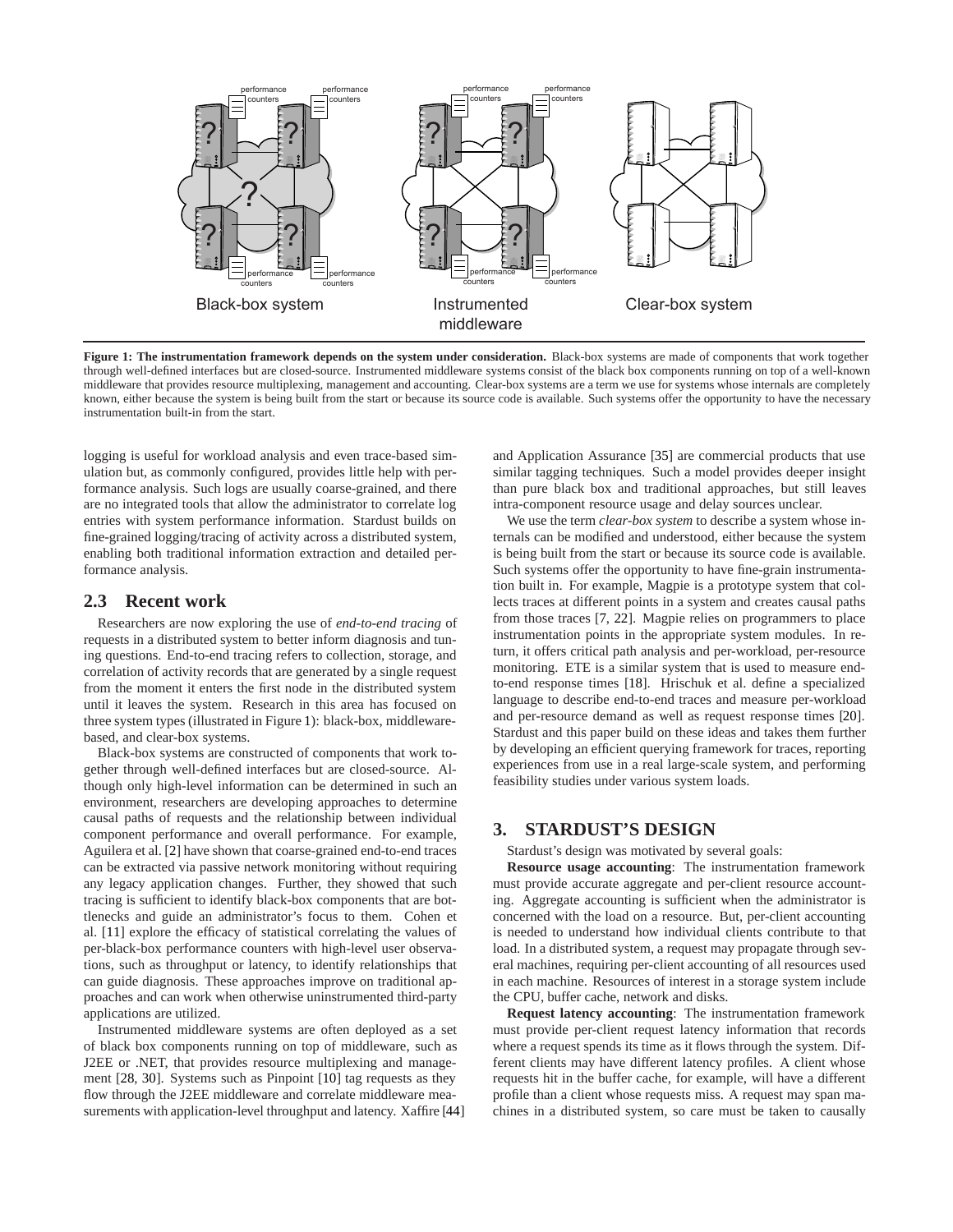link together sub-requests in each machine that belong to the same original request.

**Instrumentation framework efficiency**: The instrumentation framework should interfere minimally with the workloads running in the system. We envision the framework to be monitoring the system at all times; hence, overheads must be minimal. In addition, the programming burden for implementing the framework inside a system should be low.

**Querying efficiency**: The instrumentation framework must provide a flexible query interface. In a distributed storage system with hundreds of nodes and clients, it is important to have a versatile way to query the wealth of information generated.

#### **3.1 Activity tracking and querying**

Stardust is made of two components: the activity tracking infrastructure (ATI) and the querying infrastructure. The ATI is responsible for tracking every client request along its execution path. The ATI retains activity records, such as buffer cache reference records, I/O records, and network transmit/receive records. The sequence of records allows tracking of a request as it moves in the system from one computer, through the network, to another computer, and back.

An activity record is a sequence of values related to a record type. Figure 2 shows an example activity record. Each activity record contains an automatically-generated header comprised of a timestamp, breadcrumb, kernel-level process ID, and user-level thread ID. Each timestamp is a unique value generated by the CPU cycle counter that permits accurate timing measurements of requests. The breadcrumb permits records associated with a given request to be correlated within and across computers. Activity records are posted at strategic locations in the code so that the demand on a resource is captured. These locations are often the point of arrival to and departure from a processing queue. For example, the disk activity record is posted both when the request is sent to disk and when the request completes. Both postings contain the same breadcrumb, because they belong to the same request, and so can be correlated. Records are posted on the critical path; however, as our evaluation shows, such posting causes minimal impact on foreground performance.

Each computer runs a single ATI instance. An ATI instance is responsible for presenting any process running on that computer with APIs for posting and querying activity records. For querying flexibility, ATI records are stored in relational databases (Activity DBs). Activity records posted to an ATI instance are periodically sent to Activity DBs. Activity DBs run on the same infrastructure computers with the rest of the system. The DBs store the records in relational tables and answer queries on those records. Storing activity records in a database allows a flexible querying interface.

Activity DBs are part of the querying infrastructure and they can be *queried* using SQL. For example, to get a disk I/O trace for a certain storage-node, one could query the Activity DB that keeps records for that storage-node's disk activity records. Activity records are effectively a super-set of performance counters. Any performance counter value of interest can be extracted by querying the Activity DBs.

#### **3.2 Resource usage accounting**

This section describes how the ATI enables the extraction of the per-workload demand placed on four common storage system resources: CPU, buffer cache, network and disk. When requests enter the system, they are tagged with the user's ID. The first component also assigns an initial breadcrumb. This breadcrumb is passed between components as the request is serviced.

| timestamp <sup>1</sup> breadcrumb <sup>1</sup> pid <sup>1</sup> tid diskno <sup>1</sup> lbn <sup>1</sup> size <sup>1</sup> op |         |
|-------------------------------------------------------------------------------------------------------------------------------|---------|
| header                                                                                                                        | payload |

Figure 2: Example activity record. Each activity record has a common header and a payload. The payload for the disk request activity record shown includes the disk ID, logical block number (LBN), size of the I/O in bytes, and operation type.

**CPU demand**: To measure per-client CPU demand, a component must post activity records related to thread context switching. Context switching happens both in preemptive systems (when it is time to run another thread) and non-preemptive systems (when a thread yields). Thus, CPU processing of a request may be suspended and resumed several times By monitoring the context switches and the requests being processed during thread run time, Stardust charges a request the exact amount of CPU time it used. That time is the sum of the time any thread spent processing that request and any of its sub-requests.

**Buffer cache usage**: Buffer cache usage for an individual client is measured by posting activity records each time the buffer cache is accessed. Accesses include read hits and misses, writes, readaheads and evictions. The buffer cache demand for a user during any time period *T* is determined by the sequence of such accesses.

**Network demand**: Network demand for an individual user is measured by posting a *NetworkTransmit* activity record each time a request is transmitted from one component to another. These records contain, among other attributes, the number of bytes sent from the source to the destination component. The demand is then the total number of bytes transmitted during any time period *T*.

**Disk demand**: Disk demand for an individual client is measured by posting a *DiskOp* activity record each time a request initiates a disk request. An operation denotes the beginning or completion of a read or write. The disk demand during any time *T* is the sum of disk service times for the user's requests.

#### *3.2.1 Measuring delayed demands*

There are two important, and tricky, cases that complicate resource demand accounting. First, whereas read requests are usually synchronous (the user has to wait until the read completes before proceeding), there are asynchronous requests (e.g., writes). A write will often be inserted into a cache and have control returned to the user. The write propagates to other components (e.g., disk) at a later time. This is often done to hide the latency of writes and results in significant performance gains. Resource accounting for those requests must occur, however, even after control is returned to the user. Second, some requests from different users may be coalesced into a single, larger request to improve performance (e.g., coalescing disk requests). It is important to bill the resource usage of this larger request to the proper original requests.

Figure 3 shows both these problems by illustrating the typical path of a write request. The request arrives in the system (denoted by the first black node) and departs (the second black node) after it has been stored in cache. At a later time, denoted by the broken arrow (depicting the first problem), the request is coalesced with other requests and sent to the storage-node (depicting the second problem). The storage-node, in turn may split it into sub-requests. For accounting purposes it is important to capture these cases, especially because writes are frequent in a storage system.

Stardust solves the first issue by storing the breadcrumb as part of the data in the cache. When the request is later processed, any sub-requests it generates use that breadcrumb and thus the original request is properly billed. If that request is coalesced with other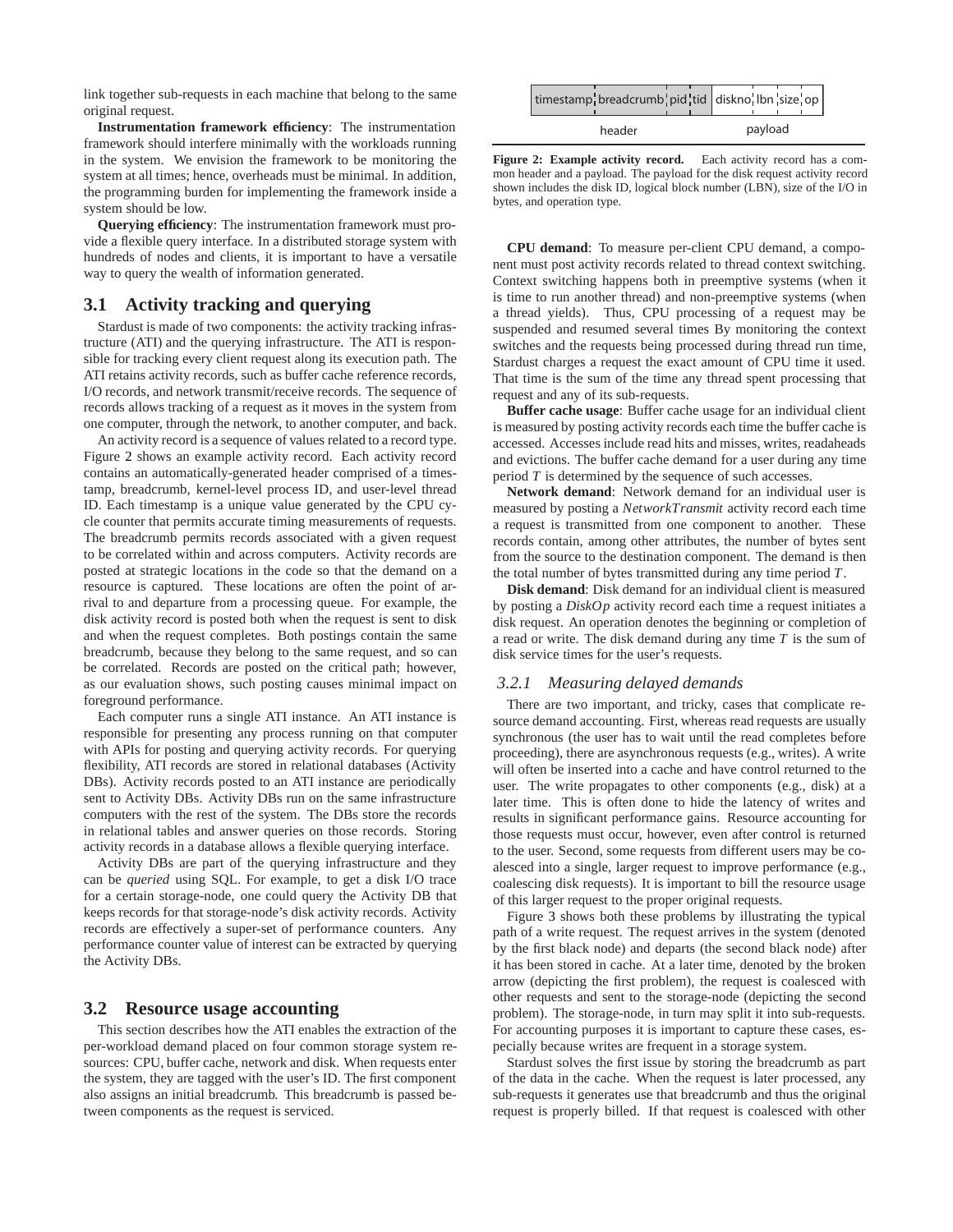requests, the many-to-one relationship is noted (through an explicit "stitch" record), and any resources the larger request subsequently uses are billed to each original request proportionally.

#### **3.3 Request latency accounting**

This section describes how Stardust provides per-client request latency information that shows where a request spends its time as it is processed in the system. Each instrumentation point can be considered as a node in a *latency graph*, with links between nodes denoting causal relationships. These links also capture latency information between the instrumentation points. As a simple example, if one instrumentation point was before a disk request and another after the request completed, the link between them would denote the disk latency.

**Identifying causal paths in a distributed environment**: Requests often generate multiple activity records at different components in a distributed system. The components of a distributed system are not expected to have synchronized clocks. It is important to causally link, or *stitch*, activity records together so that the path of the original request can be reconstructed in such environments. On the same machine, two records  $R_1$  and  $R_2$  are totally ordered by their timestamp. If  $R_1$  and  $R_2$  have the same breadcrumb, but  $R_1$ happens before  $R_2$  then  $R_1$  is a parent of  $R_2$ . On different machines, such ordering is possible only if the records  $R_1$  and  $R_2$  (which are created on their respective machines) are explicitly related through a "stitch" record that contains the breadcrumb of  $R_1$  (or any of its children' sub-requests) and the breadcrumb of  $R_2$  (or any of its parents' requests).

Figure 3 shows an example path to visually explain the above rules. Two physical machines are connected through a network. In a distributed storage system, the first machine could be a generic Metadata Server (which keeps information on where data is located) and the second a generic Storage-Node (which actually stores the data). Nodes in this illustration show activity records. Links between records show nodes that are related because they originated from the same breadcrumb (i.e., breadcrumb 10). On each machine, all records are totally ordered by a local timestamp, denoted by the timeline at the bottom. To show that all records on the first machine happened before any records on the second machine a "stitch" record of the form  $(bc = 11, bc = 12)$  is posted just before the request leaves the first machine. The stitch record links the last record on the first machine (child record of the originating request) to the first record on the other machine (parent record for all subsequent records on that machine).

#### **3.4 Instrumentation framework efficiency**

There is overhead associated with ATI traces. However, the overhead can be made negligible in most cases. CPU overhead at machines posting events is kept to a minimum by reducing the ATI client work. The client only has to encode the trace records to network byte order and place them in pre-allocated buffers. When the buffers fill up, records are sent to the Activity DBs. Thus, we are trading off the possibility of partial trace loss due to machine failure with lower tracing overhead.

Network and storage overheads are closely related; both depend on the quantity of trace data generated. Ultimately, the quantity of trace data generated depends on intended usage. Section 6 describes several concrete experiences we have had in solving real problems using such traces. In general, performance problems that can be answered by looking at resource load require only per-client, per-resource performance counters. For such problems, it is possible to drastically reduce the amount of traces kept. This is done by transforming the raw traces into per-workload, per-resource de-



**Figure 3: Example causal path created by a generic Write call.** This diagram shows the creation of a causal path in a distributed environment with two components. Nodes in this illustration show instrumentation points in the system, and links show a request propagating through two such points. This diagram also illustrates the case when a Write request is declared complete (component 1, time 3) before it is propagated to the second component and when multiple writes are coalesced (component 1, time 5).

mand numbers, as well as per-workload graphs that shows the latency of requests as they pass through different modules, every time period T. Section 5 quantifies the space reduction from pruning.

There are, however, several performance tuning problems that require certain types of records to be kept in their raw form. Section 5 analyses the feasibility of keeping full traces and the efficiency of pruning them. Section 6 then discusses several concrete uses of these traces and provides guidelines to help determine the right amount of traces to be kept for solving a certain problem. In general, we observe that a storage system sustains a limited number of operations a second (several thousand). This allows the amount of trace records to be relatively small.

### **3.5 Querying framework efficiency**

Activity records are stored in Activity DBs, which use relational tables. Any internal system entity (or external administrator) can use SQL to analyze traces. Each Activity DB contains all the trace records associated with a set of clients and machines. Thus, no query will involve accessing more than one Activity DB. We considered using distributed databases, but opted for simplicity.

Each Activity DB stores activity records in a number of tables, one for each record type. The system is designed such that the Activity DBs do not need to be restarted or recompiled if a component posts new record types. New tables can be created on-the-fly based on an XML description of the new record type.

One can generate any performance counter from the end-to-end activity traces. We call the performance counters generated from the traces *virtual* performance counters because they are not hardcoded into the code, but can be generated on the fly using SQL queries on the trace tables. As a simple example, consider the traditional counter that keeps track of the number of hits in a component's buffer cache (e.g., on a Storage-Node component). In our system, that counter is generated from the following SQL query on the table that holds the buffer cache records for that Storage-Node:

**SELECT** *count*(\*) **FROM** *STORAGE NODE BUFFER CACHE TABLE* **WHERE** *optype BUFFER READ HIT*

In general, we have found that using a common querying language like SQL allows flexibility in querying.

### **4. IMPLEMENTATION IN URSA MINOR**

We have designed and implemented a storage system, Ursa Minor, to target research problems in system management. Ursa Mi-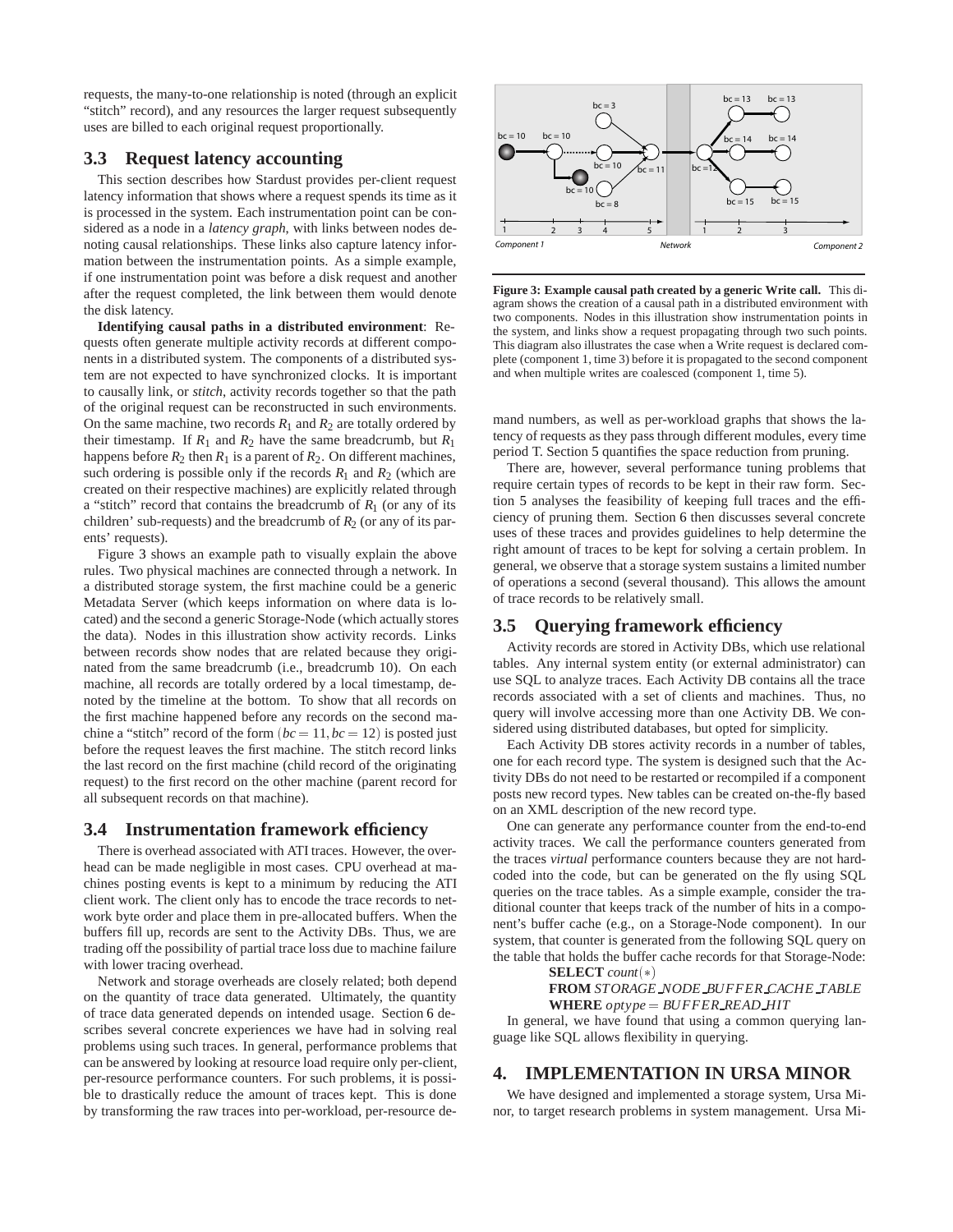|                     | Record Type                    | Arguments                        | Description                            |
|---------------------|--------------------------------|----------------------------------|----------------------------------------|
| CPU demand          | <i><b>UserThreadSwitch</b></i> | oldthread, newthread             | A user-level context switch            |
|                     | KernelProcessSwitch            | CPU ID, oldprocess, newprocess   | A kernel-level context switch          |
| Buffer cache demand | <b>BufferReadHit</b>           | file, offset, size               | Denotes a buffer cache hit             |
|                     | <b>BufferReadMiss</b>          | file, offset, size               | Denotes a buffer cache miss            |
|                     | <b>BufferWrite</b>             | file, offset, size               | Denotes a write and marks buffer dirty |
|                     | <b>BufferReadAhead</b>         | file, offset, numpages, pagesize | Prefetch pages (non-blocking)          |
|                     | <b>BufferFlush</b>             | file, offset, size               | Flush a dirty page to disk             |
|                     | BufferEvict                    | file, offset, size               | Evict a page from the cache            |
| Network demand      | <b>NetworkTransmit</b>         | sender, receiver, numbytes       | Monitors network flow                  |
| Disk demand         | DiskOp                         | disk ID, LBN, size, operation    | Monitors disk activity                 |

**Table 1: Activity records used to measure resource consumption.** *KernelProcessSwitch* records are provided by the Linux kernel (other operating systems, such as Windows, already expose kernel-level context switches [27]); the remainder are posted from instrumentation points in user-level processes. Note that there are multiple buffer caches in the system (e.g., at client, metadata service and storage-nodes), hence the buffer cache records are posted at all those levels.

nor is designed from a clean slate; hence, we had the opportunity to include the instrumentation in the design of the system from the beginning without the need to retrofit an existing system.

The goals of this system are described by Ganger et al. [13] and the architecture and implementation are described by Abd-El-Malek et al. [1]. At the core of the architecture is the separation of mechanical functions (servicing client requests) from managerial functions (automating administrative activities). The managerial tier consists of agents and algorithms for automating internal decisions and helping administrators understand the consequences of external ones. The mechanical tier is designed to self-monitor, through Stardust, and also includes self-predictive capabilities used by the management tier, as described in [42]. Below we define the main structural components of the system.

**Clients**: Clients of the system access data. Data may have different availability, confidentiality and performance goals. Clients make use of the PASIS *protocol family* to encode data [15, 43]. For the purposes of this paper we only consider data replication, although several other schemes to meet the above goals are possible. Currently, clients in our setting use the NFS data access protocol [41]. Clients contact NFS servers which in turn read and write data to the storage-nodes on behalf of the clients.

**Storage-nodes**: The storage-nodes have CPUs, buffer cache and disks. Storage-nodes are expected to be heterogeneous, as they get upgraded or retired over time and sometimes are purchased from different vendors.

**Metadata service**: The metadata service (or MDS) is responsible for keeping track of files in the system. It is also responsible for client access control through the use of capabilities. An access to a file usually is preceded by an access to the MDS to get the metadata for accessing that file. Once the metadata is obtained, the client interacts directly to the storage-nodes to access the data.

**Other services**: There are several other services that run on the same machines as the storage-nodes and share resources with them. Such services include Stardust and various other services that perform background maintenance work.

Figure 4 shows a typical request flow through the distributed system. There are several resources used by a request as it flows through the system. First, CPU computation is required at both the client and at the storage nodes. The client requires CPU computation to encode and decode the data into *fragments* that are stored onto *N* storage nodes, for *N*-way replication. Part of encoding may be compressing or encrypting the data. The storage nodes require CPU to check the integrity of data blocks, through checksums. Second, buffer cache is required at the client, metadata service and



**Figure 4: Typical request path through the system.** A request from a client enters the storage system at the NFS server. The server consults the metadata service to get the metadata from the client. Once the metadata is received, the data request is served through the data path. The request may hit in the NFS server cache or miss and have to be serviced from the storagenodes. The request may be sent to more than one server, for example, when the data is replicated or striped among many nodes.

at the storage nodes to hold frequently accessed data or metadata. Third, network bandwidth is required to transmit requests and responses from the various components in the system. Fourth, disk bandwidth is required at the storage nodes to process read requests that miss in the cache and write requests.

We changed the RPC layer in Ursa Minor to have scheduling support for the ATI traces. Without scheduling support, large buffers of traces are periodically sent to the Activity DBs. Any foreground requests that are blocked behind the buffers incur a large latency. Scheduling support mitigates this effect. With scheduling support, the activity traces buffers are split into smaller sizes, and each small chunk is given a lower scheduling priority than foreground requests. This greatly reduces the additional latency seen by foreground requests, as Section 5 quantifies.

#### **4.1 Instrumentation points**

Table 1 shows the records used to measure resource demands. Table 2 shows the records used to measure latencies. Some records are used for both. There are approximately 200 instrumentation points in our system, which currently has over 250,000 lines of code. Almost all instrumentation points are posted from user-level processes, because most request processing in Ursa Minor is done in user-level threads. The only exceptions are the kernel-level context switch records (*KernelProcessSwitch*), which are posted by the Linux kernel. This was the only modification necessary to the operating system. User-level context switches (*UserThreadSwitch*) are posted from the State Threads library [39].

In Ursa Minor some level of monitoring is performed at all times.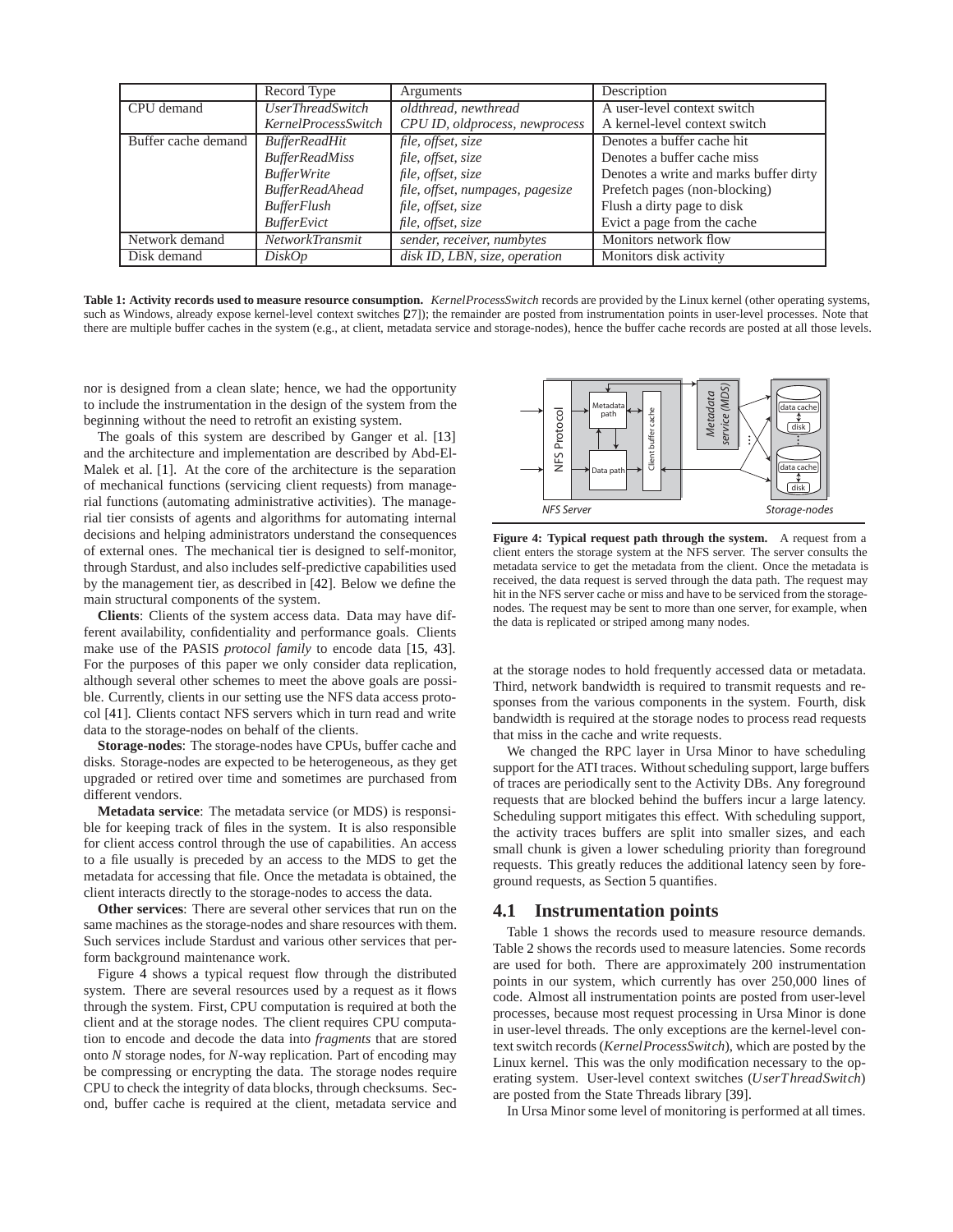|              | Record Type                | Arguments                | Description                                        |
|--------------|----------------------------|--------------------------|----------------------------------------------------|
| NFS service  | NFSCall_type               | user ID, call args       | Request arrives at the NFS service                 |
|              | Buffer_type                | buffer args. See Table 1 | Request accesses the NFS buffer cache              |
|              | $NF$ S $Reply\_type$       | reply args               | Request exits from the NFS service                 |
| MDS service  | $\overline{MD}$ SCall_type | call args                | Request arrives at the MDS service                 |
|              | Buffer_type                | buffer args. See Table 1 | Request accesses the MDS buffer cache              |
|              | MDSReply_type              | reply args               | Request exits from the MDS service                 |
| Storage-node | S-NCall_type               | call args                | Request arrives at the storage-node service        |
|              | Buffer_type                | buffer args. See Table 1 | Request accesses the storage-node buffer cache     |
|              | S-NReply_type              | reply args               | Request exits from the storage service             |
|              | DiskOpCall                 | call args                | Request accesses the storage-node's disk service   |
|              | <i>DiskOpReply</i>         | call args                | Request exits from the storage-node's disk service |

Table 2: Activity records used to measure request latency. The above records capture entrance and exit points for key services in the system. NFS calls monitored include most calls specified in the NFS protocol [41], of which the most common are : NFS GETATTR, NFS SETATTR, NFS LOOKUP, NFS READ, NFS WRITE, NFS CREATE, NFS MKDIR, NFS REMOVE, NFS RMDIR, NFS RENAME and NFS COMMIT. MDS calls monitored include: MDS LOOKUP, MDS CREATE OBJECT, MDS RELEASE OBJECT, MDS APPROVE WRITE, MDS FINISH WRITE. Storage-node calls monitored include: READ, WRITE, CREATE, DELETE. Disk calls monitored include: READ, WRITE.

It includes all the above record types. Further types can be added by programmers through new releases of the system. Such record types may be enabled or disabled at run time. That encourages programmers to insert as many record types as necessary to diagnose a problem; they can always turn them off by default and re-enable them when a product in the field needs to be analyzed. We currently use a small embedded database, SQLite [40], for the ActivityDBs.

#### **5. EVALUATION**

This section evaluates the efficiency of the instrumentation and querying framework. Section 6 illustrates experiences we have had with the system.

#### **5.1 Experimental setup**

In the following experiments, we used Dell PowerEdge 650 machines equipped with a single 2.66 GHz Pentium 4 processor, 1 GB of RAM, and two Seagate ST33607LW (36 GB, 10k rpm) SCSI disks. The network configuration consisted of a single Intel 82546 gigabit Ethernet adapter in each machine, connected via a Dell PowerConnect 5224 switch. The machines ran the Debian "testing" distribution and used Linux kernel version 2.4.22. The same machine type was used both for clients and storage-nodes. The storage-nodes used one of the two local disks for data; the other contained the operating system. Each NFS server and storage-node has 256 MB and 512 MB of buffer cache respectively. The experiments used several workloads with varying characteristics to assess the efficiency and efficacy of Stardust.

**OLTP workload**: The OLTP workload mimics an on-line database performing transaction processing. Transactions invoke 8 KB readmodify-write operations to a small number of records in a 5 GB database. The performance of this workload is reported in transactions per minute (tpm).

**Postmark workload**: Postmark is a file system benchmark designed to emulate small file workloads such as e-mail and netnews. It measures the number of transactions per second that the system is capable of supporting [23]. A transaction is either a file create or file delete, paired with either a read or an append. The configuration parameters used were 100000 files, 50000 transactions, and 224 subdirectories. All other parameters were left as default. Postmark's performance is reported in transactions per second (tps).

**IOzone workload**: IOzone is a general file system benchmark that can be used to measure streaming data access (e.g., for data



**Figure 5: Impact of instrumentation on latency of SFS workload.** The average and standard deviation of five runs is shown. For all throughput and latency levels the overhead of instrumentation is low.

mining) [32]. For our experiments, IOzone measures the performance of 64 KB sequential writes and reads to a single 2 GB file. IOzone's performance is reported in megabytes per second read.

**"Linux build" development workload**: The "Linux build" workload measures the amount of time to clean and build the source tree of Linux kernel 2.6.13-4. The benchmark copies the source tree onto a target system, then cleans and builds it. The results provide an indication of storage system performance for a programming and development workload. The source tree consumes approximately 200 MB. The performance of this workload is measured in seconds to complete the build process.

**SPEC SFS Suite**: SPEC SFS is a benchmark suite designed to measure the response time of NFS requests for varying throughput levels. The latency of the NFS server is measured as a function of throughput.

**"S1-V0" scientific workload**: This workload corresponds to storing the output from sample queries performed by a system designed to analyze multi-dimensional *wavefield* datasets. Query outputs are written to storage for further processing. In particular, S1 and V0 correspond to sample queries on multi-gigabyte seismic wave-fields produced by numerical simulations of ground motion wave propagation during strong earthquakes in Southern California [3]. S1 corresponds to the output of temporal queries on a plane,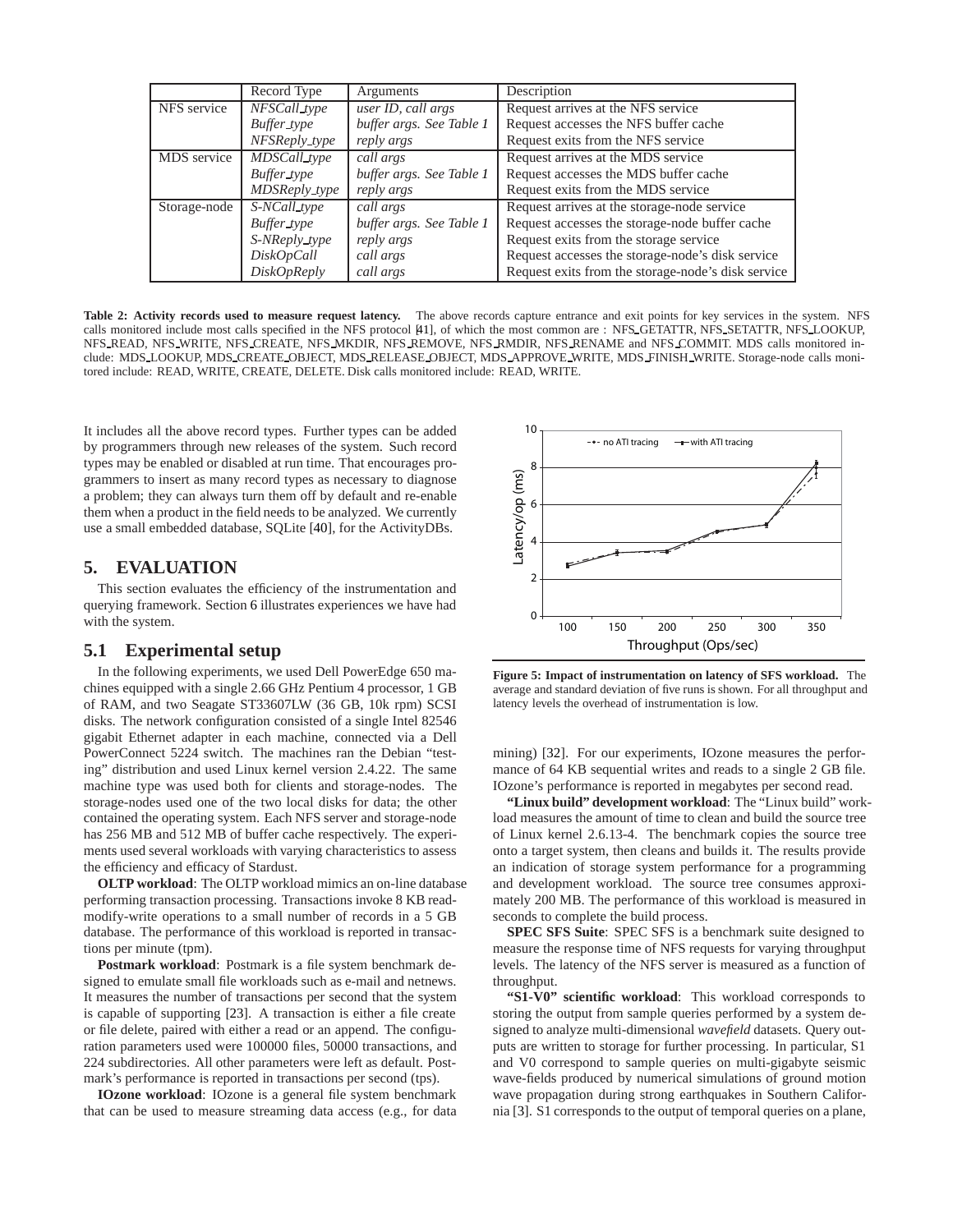|               | <b>CPU</b> demand | <b>Network and storage</b> | <b>Performance without</b> | <b>Performance with</b> |
|---------------|-------------------|----------------------------|----------------------------|-------------------------|
|               |                   | demand $(MB/s)$            | tracing                    | tracing                 |
| Postmark      | 0.9%              | 0.34                       | $11$ tps                   | 11 tps                  |
| <b>OLTP</b>   | 0.7%              | 0.57                       | $910$ tpm                  | 898 tpm                 |
| <b>IOzone</b> | $0.1\%$           | 3.37                       | $38$ MB/s                  | $36 \text{ MB/s}$       |
| Linux-build   | $0.1\%$           | 0.49                       | $1094$ secs                | $1101$ secs             |
| $S1-V0$       | 0.8%              | 1.85                       | $669$ secs                 | 686 secs                |

**Table 3: Macro-benchmark performance.** This table illustrates the overheads of the ATI. The ATI places demands on the CPU for encoding and decoding trace records, network and storage for sending the traces to the Activity DBs and storing them. It also places a fixed demand of 20 MB of buffer cache at each client machine. The impact of the instrumentation on the workload's performance is less than 6%.



**Figure 6: Source of trace records.** The largest amount of traces comes from recording every context switch in the system, in order to measure CPU demand per workload. The least amount of traces comes from the I/O subsystem, since many of the workloads fit in buffer cache. Included in the "Other" category are various database-specific overheads and a global index that keep track of the various tables each request uses.

and V0 corresponds to the output of temporal queries on a volume. The performance of this workload is measured as the overall run time for each workload.

All experiments are run five times and the average is reported, unless otherwise mentioned.

#### **5.2 Instrumentation framework efficiency**

**Baseline experiments**: Table 3 shows the overheads of the endto-end tracing when each of these workloads is run in isolation. The application data was stored on a single storage-node (i.e., there is no data replication). There is a single Activity DB for the traces. The baseline performance and performance with tracing enabled is shown. As seen from the table, the ATI demands on the CPU, network, and storage are relatively small. The instrumentation added at most a 6% performance penalty. Figure 5 shows the output from the SPEC SFS benchmark. Throughout the curve (from low to high NFS server load) the impact of the instrumentation is low.

Figure 6 shows the source of the traces. For all workloads, most of the tracing data comes from collecting CPU context switches. Each time a context switch (at the kernel or user level) occurs, it is logged ("CPU Kernel" and "CPU User" categories). Many of the workloads fit fully in buffer cache, and only a few of them generate disk I/O records. A considerable amount of tracing overhead comes from keeping causal path information in the form of "stitch" records.

**Network scheduling support for traces**: Figure 7 shows the impact of adding network scheduling support for the activity traces. We modified the RPC layer in Ursa Minor to have scheduling sup-



**Figure 7: Network scheduling support for the ATI.** Latency as seen by Postmark requests, with and without scheduling support.

port for the ATI traces. Without scheduling support, large buffers of traces are periodically sent to the Activity DBs. Any foreground requests that are blocked behind the buffers incur a large latency. Scheduling support mitigates this effect. With scheduling support, the activity traces buffers are split into smaller sizes, and each small chunk is given a lower scheduling priority than foreground requests. This greatly reduces the additional latency seen by foreground requests.

**Efficiency with of data redundancy**: Because Ursa Minor is built on commodity components, to ensure an acceptable level of reliability and crash tolerance, data is often replicated across storagenodes. *N*-way replication refers to data being replicated across *N* storage nodes. During a write, data is written to all *N* nodes, and during a read, data is read from one of the *N* storage nodes. Figure8 shows the overhead of tracing when replication is used for each of the representative workloads. In general, the overhead increases linearly with the replication degree, since as the replication factor increases more storage nodes are accessed. The overhead increases for several reasons. First, there is more network demand, since more storage-nodes are accessed (during writes). Second, there is more buffer cache demand, since now a data block resides on *N* nodes. Third, there is more disk demand, since a data block is written on *N* disks. In general, the amount of trace records increases as replication increases and the trend is similar for all workloads.

#### **5.3 Querying framework efficiency**

In addition to resource overheads, an important property of Stardust is ease of querying. In particular, creating a causal path for a request is a common operation that needs to be efficient. Table 4 shows the average number of SQL queries required to create such a path for each of the workloads (these queries are issued internally). Providing the number of queries is more useful than providing the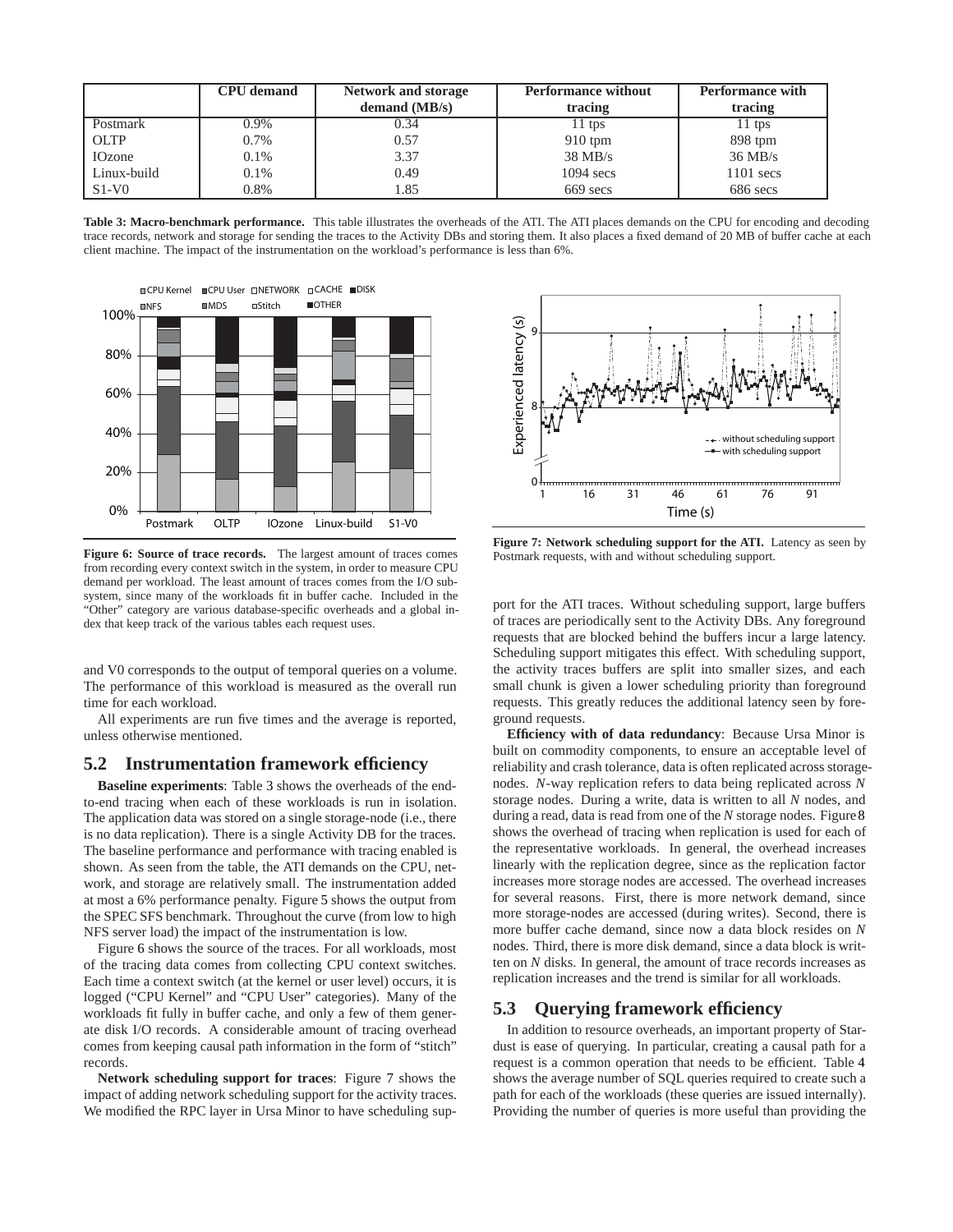

**Figure 8: Amount of traces coming as a function of replication level.** Changing the replication level results in more storage-nodes being used for a given workload. Each of the storage-nodes generates a certain amount of CPU, network, buffer cache and disk traces.

|                 | Read path | Write path |
|-----------------|-----------|------------|
| Postmark        | 8.5       |            |
| O <sub>LP</sub> | 8.5       | 135        |
| <b>IOzone</b>   | 11.4      | 109        |
| Linux-build     | 8.2       | 42.9       |
| $S1-V0$         |           | 12.5       |

**Table 4: Number of SQL queries for creating request path.** 10000 causal paths are created and averaged for each workload.

time required to create the path, since that time depends on factors such as the database used, amount of buffer cache dedicated to the database, whether the database if over a network link or is local. The number of SQL queries provides a more standard way to compare the work needed to create a path. All queries are simple and do not involve joins. The column searched is the breadcrumb column.

The time to create a path depends on two main workload factors. First, the deeper a request flows into the system (e.g., when it misses in the NFS server cache and has to go to the storagenodes) the longer it takes to re-create its path. Writes, for example, tend to have deeper paths than reads, since reads often hit in the buffer cache. Second, coalescing (many-to-one) and splitting (oneto-many) requests cause the path of a request to include sub-paths of other requests. As discussed in Section 3.2 write requests are often coalesced. Re-creating the full path of an original write request currently re-creates the path of all other requests that were coalesced with it. Hence, the cost of re-creating the write path is usually larger than the read cost. Some workloads do not exhibit sequential behavior (e.g., Postmark) and little or no coalescing happens for them. In practice, we have seen path creation times ranging from a few microseconds (when the breadcrumbs are still in the buffer cache of the Activity DBs) to a few milliseconds.

Figure 9 shows the latency graph taken by NFS Create calls from a specific client for the Postmark workload. Such paths can be reconstructed online by querying the ActivityDBs.

#### **5.4 Trace pruning methods**

The trace-based approach of measuring performance allows for easy integration into a system. However, the system is not expected to maintain all raw traces at all times, since they consume storage space. From our experience with using these traces, we have found that pruning the CPU, network, and disk traces to generate perclient performance resource and latency information is acceptable.



**Figure 9: Example path created by NFS Create calls.** This path was obtained using the Postmark workload and averaging 140 paths. The nodes contain information such as the unique identifier of the component posting the record and the string name of the record. The edges contain latency information between two instrumentation points. Some requests may be processed in parallel. A dashed line indicates that the request is moving to another physical machine. These graphs are automatically generated using the trace data and a readily available visualization tool like DOT [17].

However, we keep full buffer cache and disk traces as well.

Figure 10 shows the storage demand when the traces derived from the workloads are pruned every *T* units of time. As *T* increases, the amount of trace data decreases proportionally. The graph shows the amount of trace data from keeping pruned CPU, network, and disk traces and also full buffer cache and disk traces (pruned disk traces reveal disk utilization metrics, whereas the full traces can be used for trace re-play). The table beneath the graph shows that further savings can be made if the full buffer cache and disk traces are not kept. The table shows just the cost of traces if only the per-client, per-resource demands are kept, or only the latency graphs are kept. Section 6 discusses cases when we have found it useful to keep the full buffer cache and disk traces, in addition to the resource and latency information.

#### **6. EXPERIENCES**

This section reports on our experiences and lessons learned with Stardust.

**Predicting effects of workload and resource changes**: In Ursa Minor, Stardust serves as the tracing and querying infrastructure for several automation agents. In particular, these agents are responsible for answering *What*...*if* questions about hypothetical workload and resource changes [42]. Concrete *What*...*if* questions we solve include:

- "*What* would be the performance of client A's workload *if* we add client B's workload onto the storage-nodes it is using?"
- "*What* would be the performance of client A's workload *if* its data is re-encoded from 2-way replication to a RAID-5 scheme?"
- "*What* would be the performance of client A's workload *if* the administrator buys more RAM/faster disks?"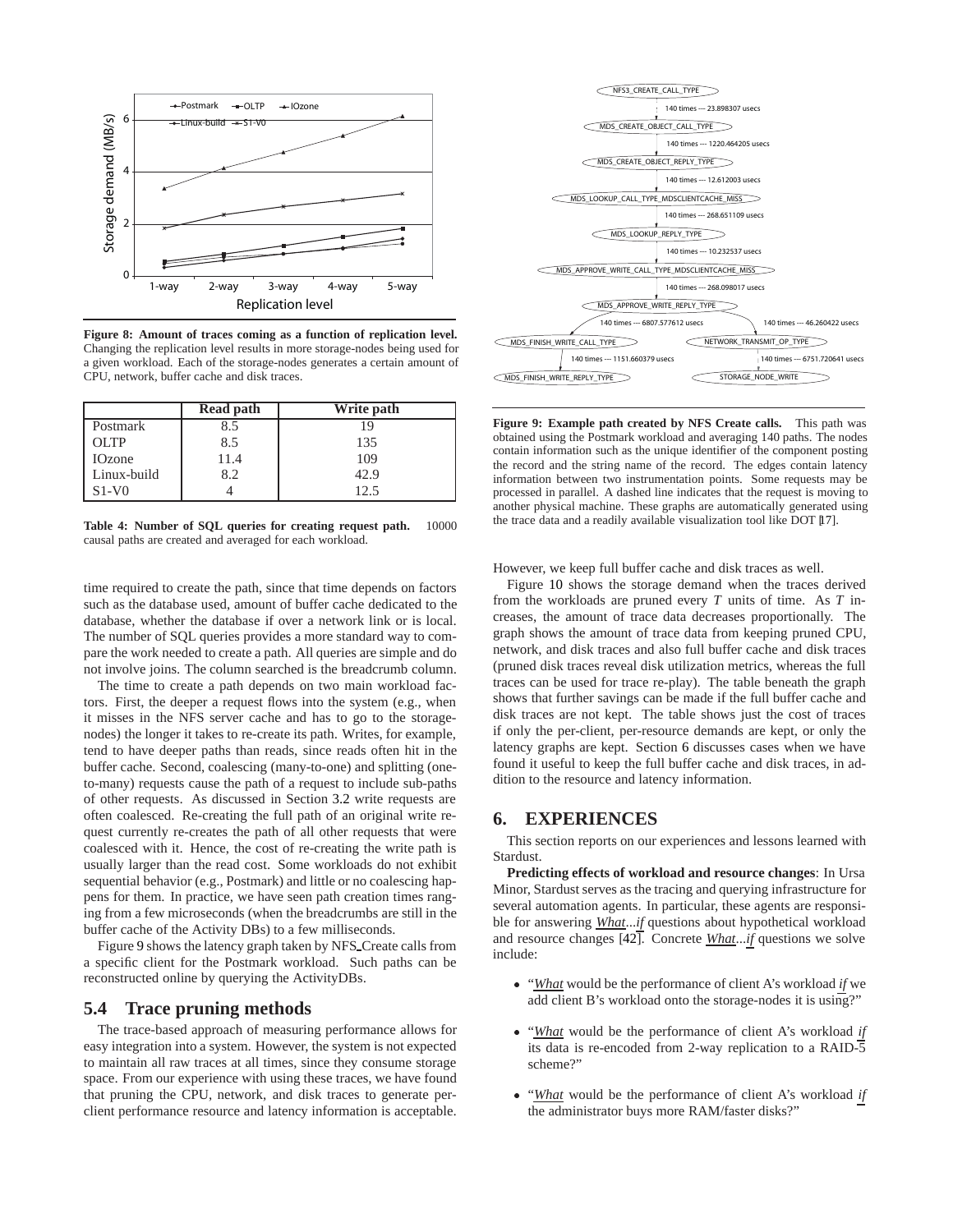

**Figure 10: Savings from pruning.** The graph illustrates the storage savings from pruning the traces to get demand and latency information. Full traces of buffer cache and disk accesses are still kept, however. The table beneath shows the amount of data needed for just resource demands and latency information.

Answering such questions involves understanding per-client, perresource demands, which the ATI collects and maintains. We found it necessary to have the full buffer cache and disk traces for these predictions. Those traces were needed to simulate the effect of hypothetical buffer cache and disk changes on performance using trace-replay techniques.

One realization from this work, is that, in a storage system like Ursa Minor, it is possible to predict how much CPU a client will consume from its requests' size and rate alone. CPU is consumed both at the client (for encoding the data as described in [42]) and at the storage-nodes (for checking data checksums to verify data is not corrupt). Our work showed that the CPU consumed at the client has a direct relationship with the data encoding chosen. At the storage-nodes, the CPU consumed per request has a direct relationship to the request's size and arrival rate. Hence, collecting detailed context switches may not so important for a storage system. Thus, the number of records and their storage size can be drastically reduced (as shown in Figure 6). However, in a different system, that information may still be useful.

**Handling user complaints**: We illustrate a type of complaint a storage administrator may get by examining a concrete complaint we have received. One of our users, running the scientific workload (S1 and V0 queries), complained about the performance of our system, hinting that the scientific workload ran faster on a local off-the-shelf file system than our cluster storage system. Such of comparison-based complaints are commonplace and a large time sink for administrators because of limited information from the system and the user.

Using Stardust, we first looked back in time to focus only on the requests of the client at the time of the complaint. Going back in time is straightforward, since all traces are kept and correlated, unlike the current approach of keeping logs and disconnected performance counters.

A query to get the maximum utilization of all system resources revealed that they were underutilized at all times (i.e., we looked at the full distribution, not just averages) and thus the problem was not the result of a bottleneck. The latency map of the requests revealed that the component-to-component latencies did not differ significantly from the average aggregate latencies observed on the system, hence the problem was not related to blocking.

Because all resources were underutilized and blocking was reasonable, the next step was to look at the client access patterns to un-



**Figure 11: View of workload access patterns for the scientific workload.** The workload shows strong spatial and temporal locality, hence client-side caching is the most effective optimization.

derstand the nature of the client requests. Figure 11 illustrates the locality of client requests through time. After the initial spike in the graph (showing file creation), all other accesses were small (48-92 bytes). This graph revealed the source of the problem. The client was using NFS version 3, which does not do client-side caching. Hence, these small requests, which are cached and coalesced into bigger requests in the local file system case, were sent to the cluster storage system directly, adding a significant number of network hops. We suggested that the user use NFS version 4 which would handle the client-side caching automatically when it becomes available (instead they implemented a simple application-level writeback cache).

Utilizing our instrumentation framework had several benefits over traditional methods. First, we did not need to bother the user with rerunning the workload for us to debug it in real time. Because our system keeps all traces, it was easy to go back in time. Second, we can extract the request latency map in a shared environment, which is not possible using the traditional methods. Third, we were able to generate the full distribution of access locations using a single SQL query. Performance counters and logs fall short of providing this flexibility. This was also a case where keeping just per-client, per-resource performance counters was not sufficient. We needed to look at the client NFS traces for root cause analysis.

**Propagating breadcrumbs**: Our first design involved propagating breadcrumbs through APIs to reconstruct the request path through different machines and across machines software modules. We discovered that the owners of the components were resistant to changing their APIs to add the breadcrumb structure. Our current approach does not involve propagating the breadcrumbs through APIs, but rather through the private data structures associated with each user-level thread. A request is usually processed by a single thread that moves it from one software module to the next. Throughout the processing, the breadcrumb of the request remains the same, hence we keep that inside the thread structure. Of course, when a request spans machines, the RPC layer still needs to propagate the breadcrumb to the new machine.

Another approach which was considered, but not implemented, was described by Isaacs et al. [22]. It consists of temporal joins on attributes that make up an activity record. That approach was subsequently used in the Magpie framework [7]. Such an approach does not require passing breadcrumbs around, making it more ele-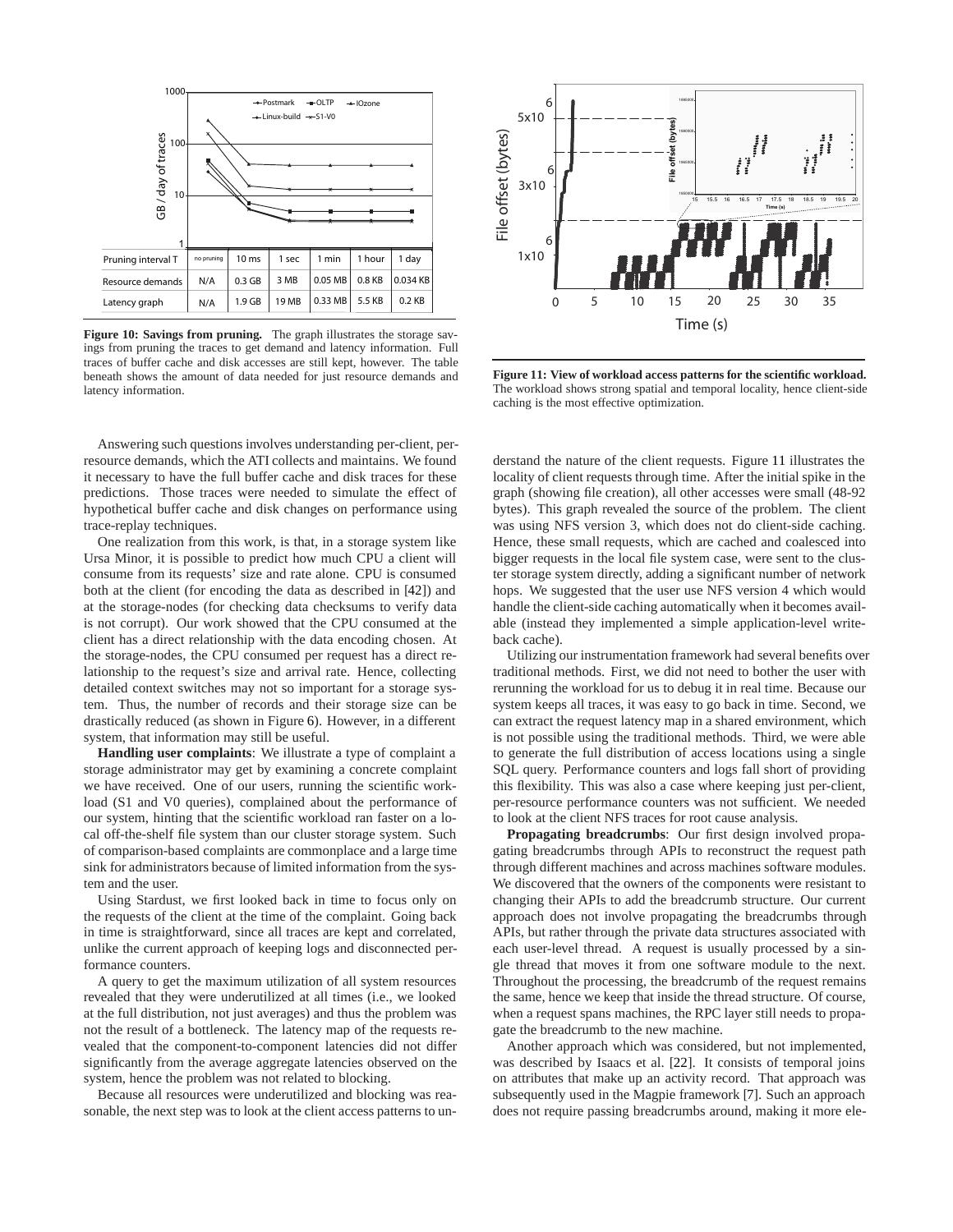

**Figure 12: Request interarrivals at different points in the system.**

gant in that respect. There are fundamental tradeoffs between Magpie's approach and Stardust's. Magpie's approach is more generic and flexible. The parser that stitches requests together in a chain can look at any arbitrary attribute when performing the join. Our approach is specific to a distributed storage system, where we know the types of requests the system will see. We trade off flexibility in describing types of requests with efficiency of querying. It is well-known in the database literature that joins are expensive operations; our approach queries based on breadcrumbs locally and only uses joins when a request moves to another machine. Magpie's approach requires joins to track a request even within a single machine. However, Stardust needs more information to be recorded (the breadcrumb) in each record.

**Furthering future research**: We believe that traces of activity taken at different points in a system are beneficial for furthering research in performance analysis in several ways. First, many tuning algorithms use trace-replay techniques, which require full traces as a way to evaluate a hypothetical system change [31, 34, 36, 37, 38]. Second, research in system performance, queueing models [24], and capacity planning [26] relies on real system measurements and traces. With most systems, these traces are taken at isolated points, for example at the disk level [19] or file system level [12, 45], but not at both simultaneously. Such measurements create a limited understanding on how the system operates as a whole and may lead to local solutions that do not work well when taken system-wide.

Figure 12, for example, shows measurements taken from the V0 query at three points in the system: the NFS server, where the request arrives; the network card, just after the I/O encode/decode operations happen; and the disk, inside the storage-node. A bestfit exponential distribution is also shown for each of the measurements. These measurements show that the exponential assumption does not always hold. When it holds, it may allow the use the  $M/G/1$  queuing model to predict for response times [45]. However, rather than designing a predictive model for a particular arrival process, a system should be able to either predict when not to predict or choose the queueing model among many that best fits the actual workload. Stardust helps with keeping track of request arrival history.

**What Stardust did not help with**: Stardust does not help more than existing software profiling tools with finding or fixing algorithmic problems in the software. A poor implementation of the networking layer, for example, may mean that a request spends most of its time using the network resources. Stardust will identify the network as the source of latency, but will not make better suggestions on how to fix the problem than gprof in Linux [16] or Apple's Shark tool [6]. These tools already do a good job in informing software developers for paths that need to be optimized in the code that comprises a single local process.

#### **7. SUMMARY**

Stardust is an infrastructure for collection and querying of perrequest end-to-end traces in distributed systems. Such traces better support performance diagnosis and tuning tasks by enabling generation of per-workload latency graphs and per-workload, perresource demand information in addition to traditional usage counters. Experiments with diverse system workloads show that such fine-grained tracing can be made efficient. Experiences with using Stardust's traces for example administrative scenarios confirm their value for on- and off-line analysis of system behavior.

#### **8. ACKNOWLEDGEMENTS**

We thank James Hendricks for insights on the RPC scheduling for the ATI's traces. We thank the many supporting users of SQLite, and especially Dr. Richard Hipp, for helpful tips. We thank the anonymous reviewers for their useful feedback. We thank the members and companies of the PDL Consortium (including APC, EMC, Equallogic, Hewlett-Packard, Hitachi, IBM, Intel, Microsoft, Network Appliance, Oracle, Panasas, Seagate and Sun) for their interest, insights, feedback, and support. This work is supported in part by Army Research Office grant number DAAD19-02-1-0389, by NSF grant number CNS-0326453, by DARPA's SRS program via Air Force contract number FA8750-04-01-0238, and by the Air Force Research Laboratory via contract F49620-01-1-0433. The data and traces obtained for the experiments in this paper can be obtaining by contacting the authors.

- **9. REFERENCES** [1] M. Abd-El-Malek, W. V. Courtright II, C. Cranor, G. R. Ganger, J. Hendricks, A. J. Klosterman, M. Mesnier, M. Prasad, B. Salmon, R. R. Sambasivan, S. Sinnamohideen, J. D. Strunk, E. Thereska, M. Wachs, and J. J. Wylie. Ursa Minor: versatile cluster-based storage. Conference on File and Storage Technologies, pages 59–72. USENIX Association, 2005.
- [2] M. K. Aguilera, J. C. Mogul, J. L. Wiener, P. Reynolds, and A. Muthitacharoen. Performance debugging for distributed systems of black boxes. ACM Symposium on Operating System Principles, pages 74–89. ACM Press, 2003.